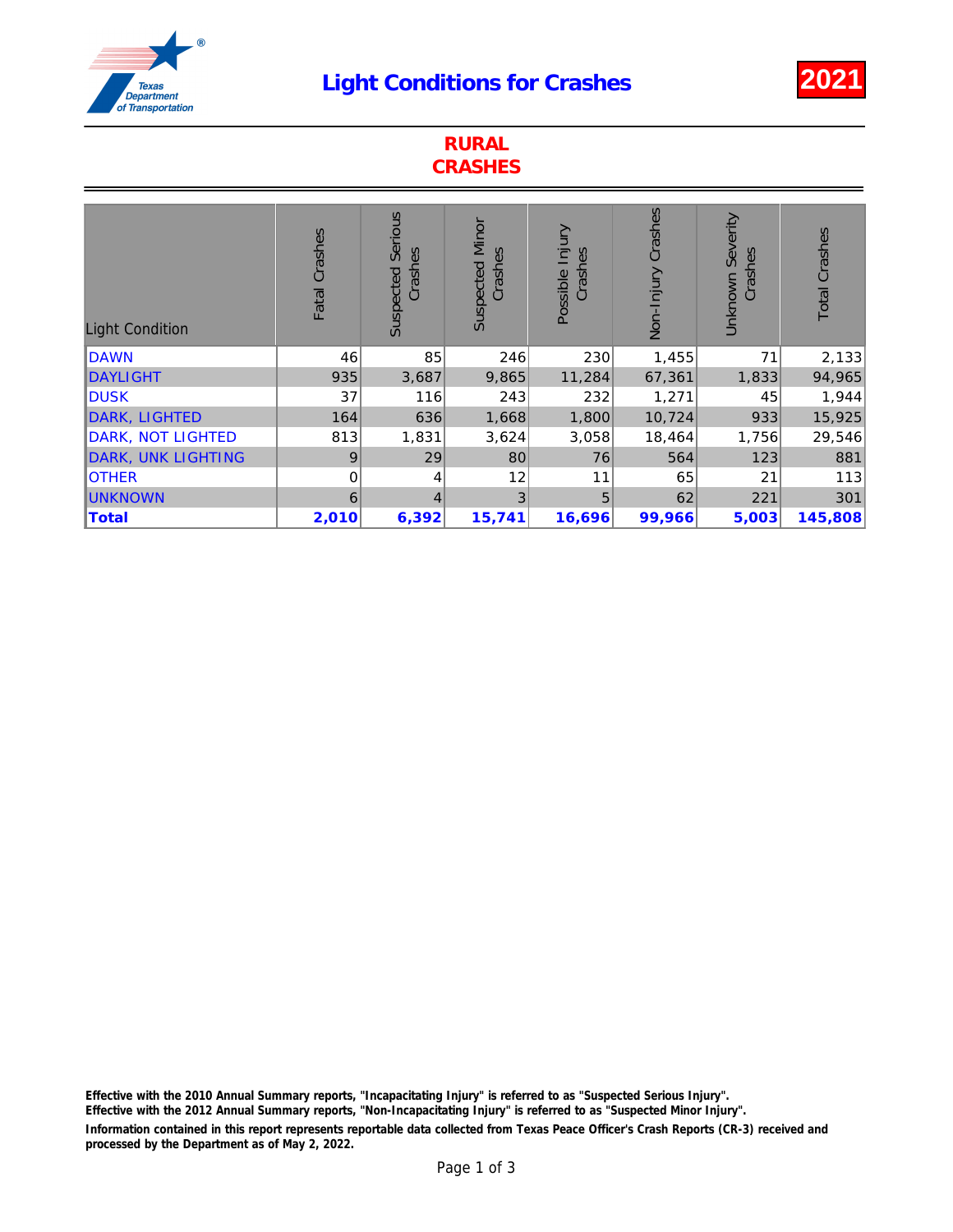## Light Conditions for Crashes 2021



| <b>URBAN</b><br><b>CRASHES</b> |               |                                 |                                   |                            |                    |                                |                      |
|--------------------------------|---------------|---------------------------------|-----------------------------------|----------------------------|--------------------|--------------------------------|----------------------|
| <b>Light Condition</b>         | Fatal Crashes | Serious<br>Crashes<br>Suspected | <b>Suspected Minor</b><br>Crashes | Possible Injury<br>Crashes | Non-Injury Crashes | Severity<br>Crashes<br>Unknown | <b>Total Crashes</b> |
| <b>DAWN</b>                    | 20            | 79                              | 350                               | 592                        | 2,267              | 167                            | 3,475                |
| <b>DAYLIGHT</b>                | 685           | 4,903                           | 29,150                            | 51,062                     | 182,689            | 6,423                          | 274,912              |
| <b>DUSK</b>                    | 19            | 121                             | 543                               | 680                        | 2,782              | 150                            | 4,295                |
| <b>DARK, LIGHTED</b>           | 838           | 3,121                           | 11,567                            | 14,204                     | 55,925             | 7,426                          | 93,081               |
| DARK, NOT LIGHTED              | 448           | 1,045                           | 2,835                             | 3,072                      | 13,490             | 2,913                          | 23,803               |
| <b>DARK, UNK LIGHTING</b>      | 33            | 88                              | 327                               | 540                        | 2,675              | 895                            | 4,558                |
| <b>OTHER</b>                   | 4             | 5                               | 17                                | 26                         | 131                | 51                             | 234                  |
| <b>UNKNOWN</b>                 | 3             | 9                               | 44                                | 108                        | 785                | 1,109                          | 2,058                |
| <b>Total</b>                   | 2,050         | 9,371                           | 44,833                            | 70,284                     | 260,744            | 19,134                         | 406,416              |

Information contained in this report represents reportable data collected from Texas Peace Officer's Crash Reports (CR-3) received and processed by the Department as of May 2, 2022. Effective with the 2010 Annual Summary reports, "Incapacitating Injury" is referred to as "Suspected Serious Injury". Effective with the 2012 Annual Summary reports, "Non-Incapacitating Injury" is referred to as "Suspected Minor Injury".